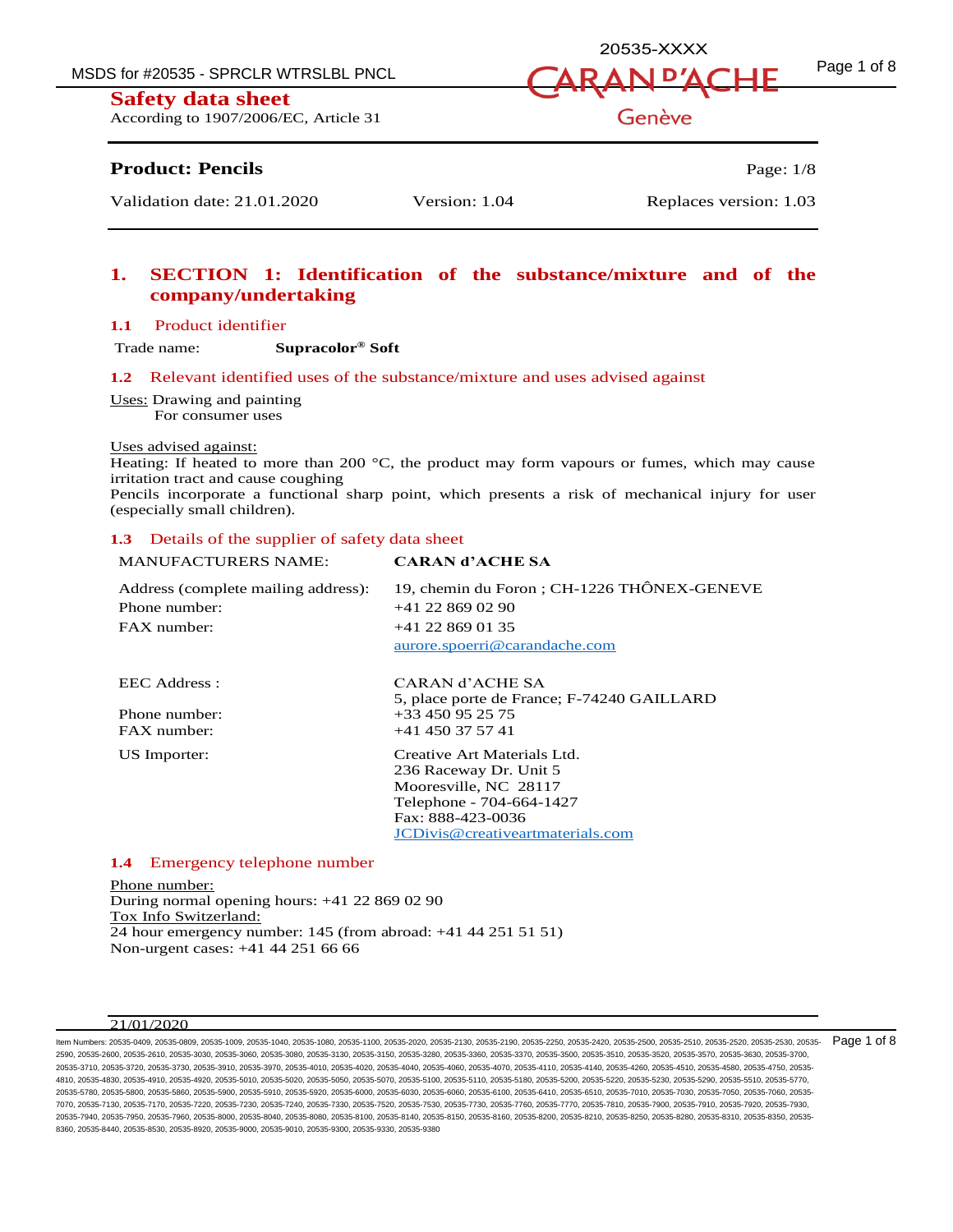According to 1907/2006/EC, Article 31



Genève

## **Product: Pencils Page: 2/8**

Validation date: 21.01.2020 Version: 1.04 Replaces version: 1.03

## **2. SECTION 2: Hazards identification**

## **2.1** Classification of the substance/ mixture

The product is not classified, according to the CLP regulation 1272/2008.

## **2.2** Label elements

Labelling according to Regulation (EC)  $N^{\circ}1272/2008$ : none Hazard pictogram(s): none Hazard statement(s): none Precautionary statement(s): none Hazardous components, which must be listed on the label: none

## **2.3** Other hazards (concerning PBT and vPvB according to Regulation(CE) 1907/2006 annexe XIII)

Not applicable

## **3. SECTION 3: Composition/information on ingredients**

Substance/Mixture: Mixtures

Hazardous components:

| Chemical name  | <b>Identification</b><br><b>numbers</b> | <b>Classification</b><br><b>Regulation (CE) 1272/2008</b> | $\mathbf{v}_0$ |
|----------------|-----------------------------------------|-----------------------------------------------------------|----------------|
| Not applicable | Not applicable                          | Not applicable                                            | Not applicable |

For the full text of the R-phrases mentioned in this section, see section 16 For the full text of the H-phrases mentioned in this section, see section 16

## **4. SECTION 4: First aid measures**

## **4.1** Description of first aid measures

General information: Move out of dangerous area. Show this safety data sheet to the doctor in attendance. Do not leave the victim unattended. Eyes contact: Irrigate with fresh water immediately and continuously for 5 to 15 minutes keeping eye open. Consult a specialized medical service Skin contact: Wash skin with water and soap. In case of persistent irritation, seek medical advice. Swallowed or eaten: Do not drink anything and consult physician. Inhalation:

## $21/01/2020$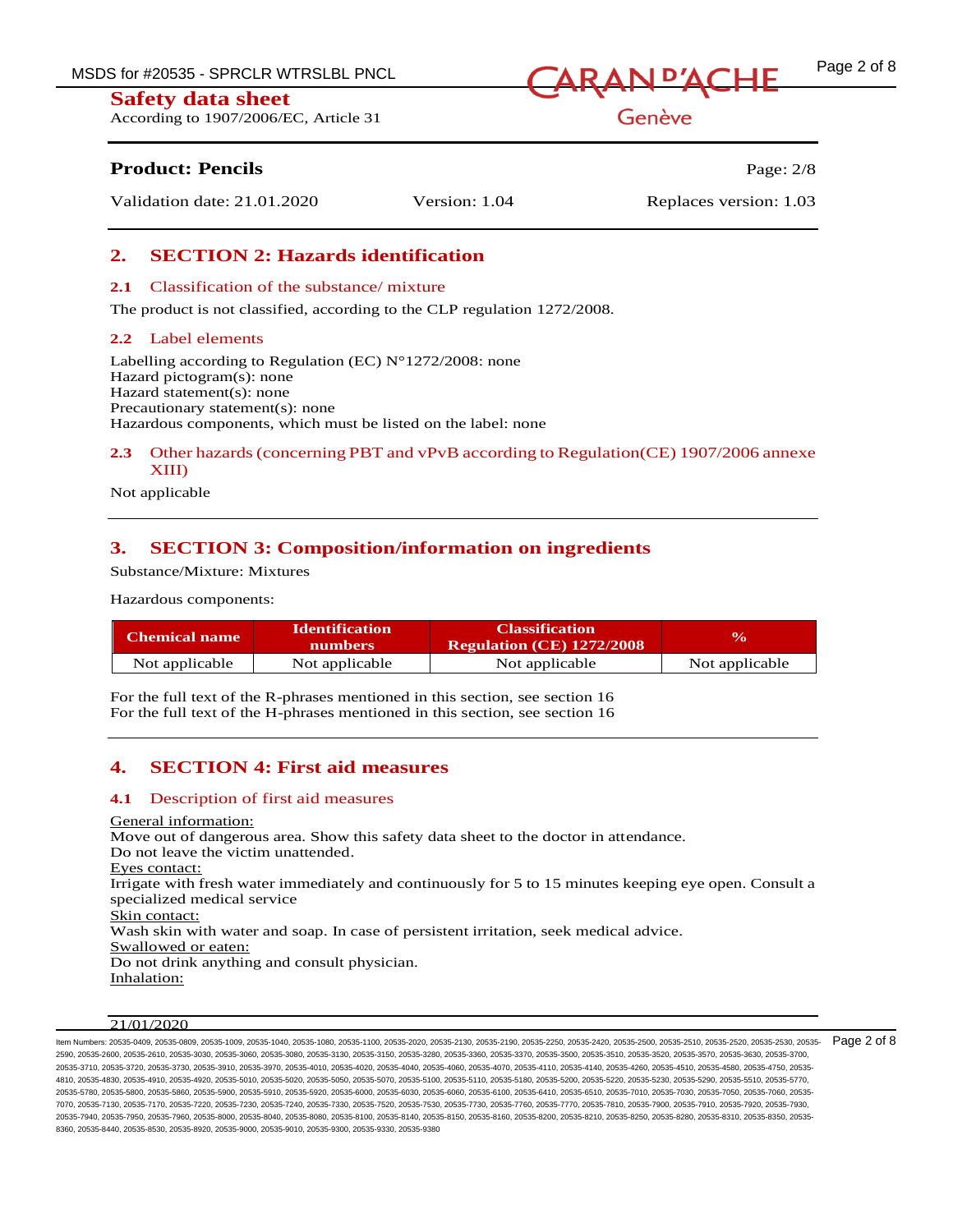According to 1907/2006/EC, Article 31



Genève

## **Product: Pencils** Page: 3/8

| Validation date: 21.01.2020 | Version: 1.04 | Replaces version: 1.03 |
|-----------------------------|---------------|------------------------|
|                             |               |                        |

If unconscious, place in recovery position and seek medical device. If symptoms persist, call a physician.

**4.2** Most important symptoms and effects, both acute and delayed

No information available on the product itself

**4.3** Indication of any immediate medical attention and special treatment needed

None known

## **5. SECTION 5: Firefighting measures**

## **5.1** Extinguishing media

Fire extinguishing materials: Carbon dioxide (CO2), Dry chemical powder

## **5.2** Special hazards arising from the substance or mixture

Specific hazards during firefighting: Do not allow run off from firefighting to enter drains or watercourses.

## **5.3** Advice for firefighters

Special protective equipment for firefighters: Wear self-contained breathing apparatus for fire fighting if necessary.

#### Further information:

Collect contaminated fire extinguishing water separately. This must not be discharged into drains. Fire residues and contaminated fire extinguishing water must be disposed of in accordance with local regulations.

## **6. SECTION 6: Accidental release measures**

## **6.1** Personal precautions, protective equipment and emergency procedures

Personal precautions: use personal protective equipment, if necessary.

## **6.2** Environmental precautions

For liquids: Put in bin to soiled materials. Prevent product from entering drains. Prevent further leakage or spillage if safe to do so. If the product contaminates rivers and lakes or drains inform respective authorities.

For solids: Respect the sorting of waste.

## 21/01/2020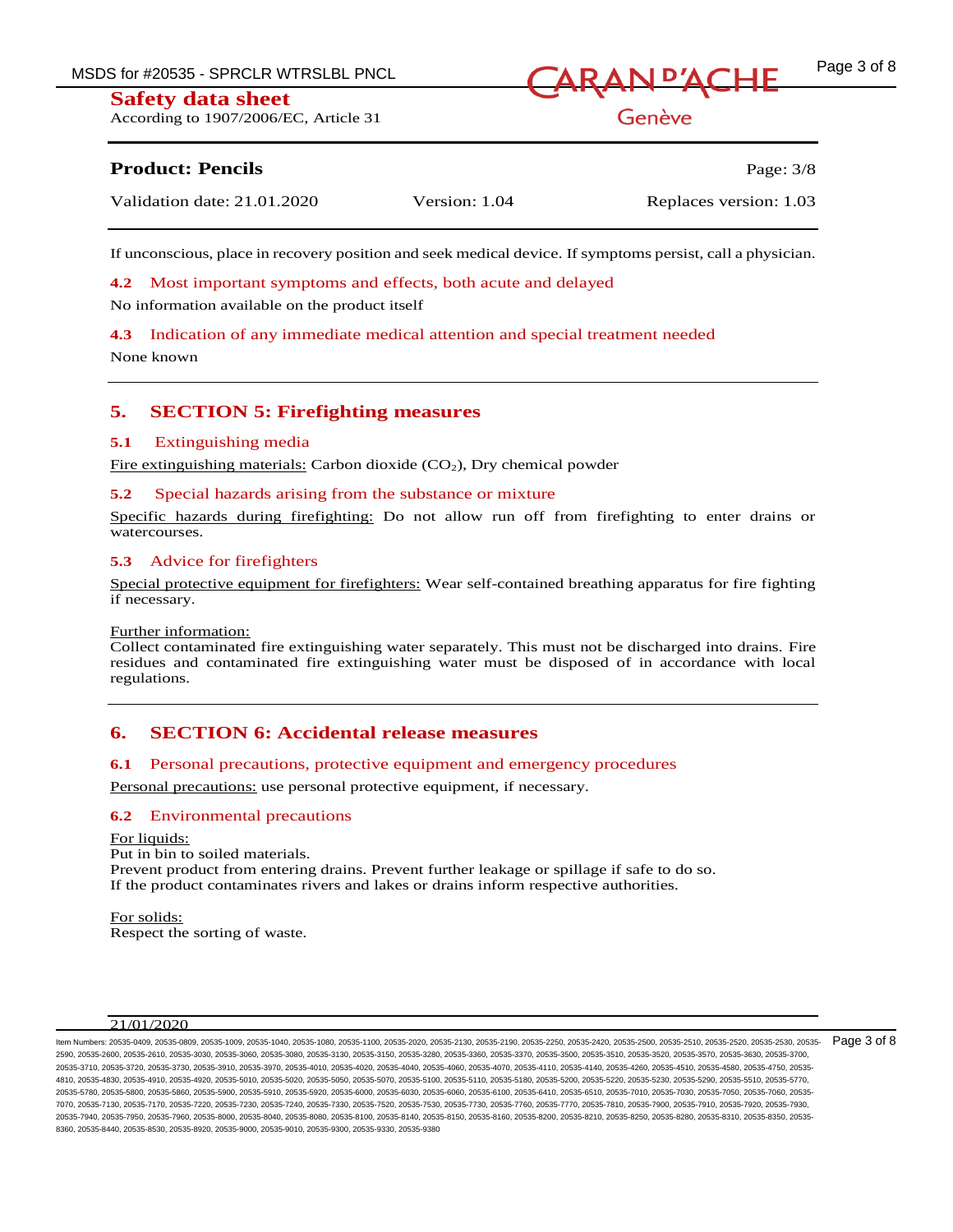According to 1907/2006/EC, Article 31



Genève

## **Product: Pencils** Page: 4/8

Validation date: 21.01.2020 Version: 1.04 Replaces version: 1.03

## **6.3** Methods and material for containment and cleaning up

#### For liquids:

Absorb with sorbents and put in bin to soiled materials. Soak up with inert absorbent material. Keep in suitable, closed containers for disposal.

## **6.4** Reference to other sections

See Section 7 for information on safe handling. See Section 8 for information on personal protection equipment. See Section 13 for disposal information.

## **7. SECTION 7: Handling and storage**

#### **7.1** Precautions for safe handling

Avoid ingestion by eating, smoking or drinking while handling For personal protection, see section 8. Dispose of rinse water in accordance with local and national regulation.

## **7.2** Conditions for safe storage, including any incompatibilities

Other handling and storage requirements: Keep away from heat and open flame in the dry and ventilated place, clean and protect the product from the light. Protective measures during maintenance of contaminated equipment: Wash off with soap and water.

## **7.3** Specific end use(s)

No further relevant available information

## **8. SECTION 8: Exposure controls/personal protection**

#### **8.1** Control parameters

No available information

#### **8.2** Exposure controls

No special measures requested

## **9. SECTION 9: Physical and chemical properties**

## **9.1** Information on basic physical and chemical properties

| Physical state: | Solid                            |
|-----------------|----------------------------------|
| Color           | According to product designation |
| Odour:          | mild odor                        |

#### 21/01/2020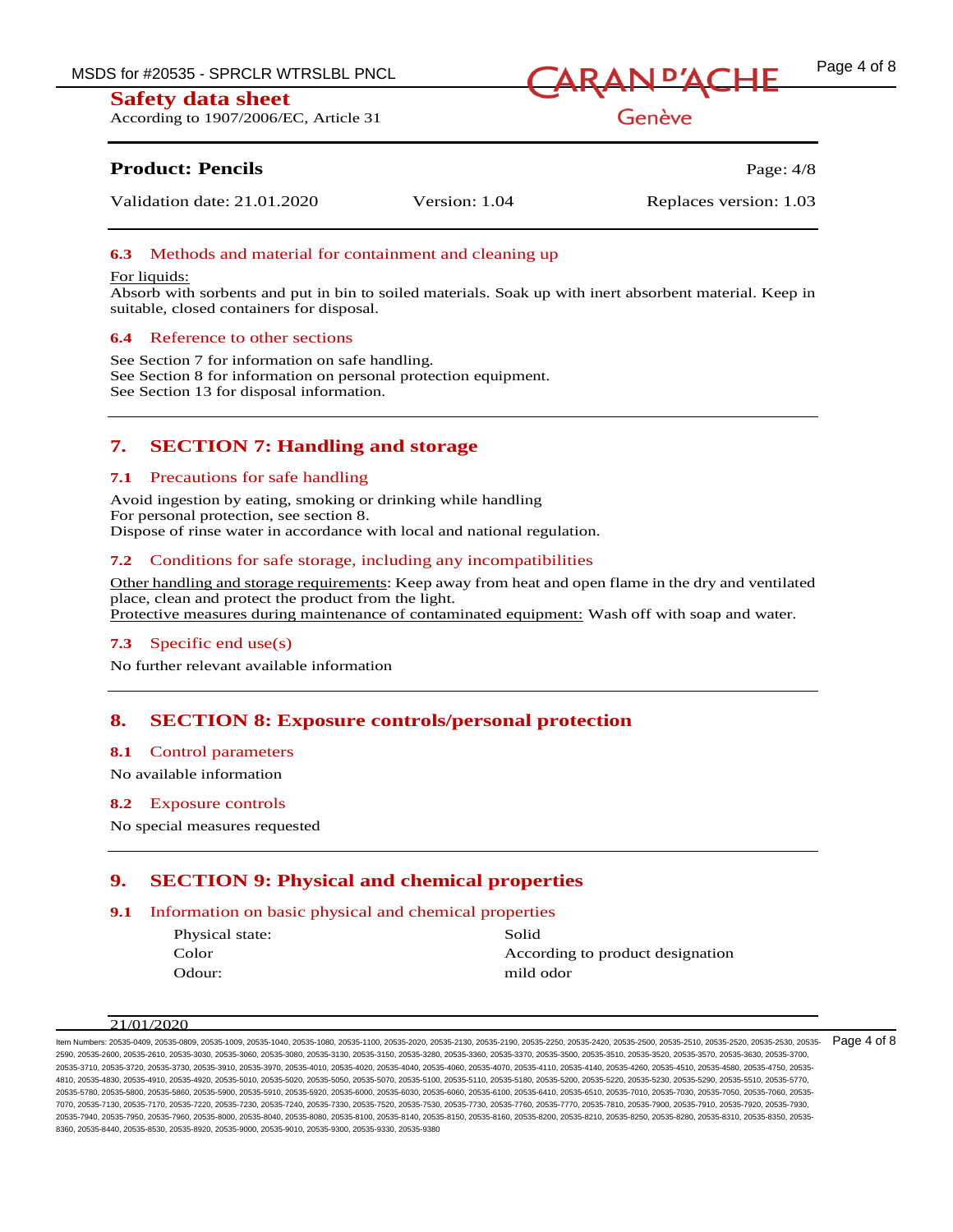MSDS for #20535 - SPRCLR WTRSLBL PNCL<br>  $\sqrt{ARAN}$   $\frac{P'ACHE}{P}$   $\frac{Page 5 of 8}{P}$ 

## **Safety data sheet**

According to 1907/2006/EC, Article 31

# **Product: Pencils Page: 5/8**

Validation date: 21.01.2020 Version: 1.04 Replaces version: 1.03

| pH:                                           | Not available |
|-----------------------------------------------|---------------|
| Melting point/freezing point:                 | Not available |
| Initial boiling point and boiling range:      | Not available |
| Flash point:                                  | Not available |
| Evaporation rate:                             | Not available |
| Flammability (solid, gas):                    | Not available |
| Upper/lower flammability or explosive limits: | Not available |
| Vapour pressure:                              | Not available |
| Vapour density:                               | Not available |
| Specific gravity (water $= 1$ ):              | Not available |
| Solubility (ies):                             | Insoluble     |
| Partition coefficient: n-octanol/water:       | Not available |
| Auto-ignition temperature:                    | Not available |
| Decomposition temperature:                    | Not available |
| Viscosity:                                    | Not available |
| Explosive properties:                         | Not available |
| Oxidising properties:                         | Not available |

#### **9.2** Other information

None

## **10. SECTION 10: Stability and reactivity**

#### **10.1** Reactivity

None reaction known

#### **10.2** Chemical stability

Stability: Stable under normal conditions of use, handling and storage. Maintain the product in a room tempered that it cannot exceed 40°C. Protect the product from the light and the humidity

#### **10.3** Possibility of hazardous reactions

Not known

**10.4** Conditions to avoid

No available information

**10.5** Incompatible materials

No available information

#### 21/01/2020

ltem Numbers: 20535-0409, 20535-0809, 20535-1049, 20535-1040, 20535-1100, 20535-2110, 20535-2130, 20535-2190, 20535-250, 20535-2420, 20535-2500, 20535-2510, 20535-2520, 20535-2520, 20535-2530, 20535-2530, 20535-2520, 20535 2590, 20535-2600, 20535-2610, 20535-3030, 20535-3060, 20535-3080, 20535-3130, 20535-3150, 20535-3280, 20535-3360, 20535-3370, 20535-3500, 20535-3510, 20535-3520, 20535-3570, 20535-3630, 20535-3700, 20535-3710, 20535-3720, 20535-3730, 20535-3910, 20535-3970, 20535-4010, 20535-4020, 20535-4040, 20535-4060, 20535-4070, 20535-4110, 20535-4140, 20535-4260, 20535-4510, 20535-4580, 20535-4750, 20535- 4810, 20535-4830, 20535-4910, 20535-4920, 20535-5010, 20535-5020, 20535-5050, 20535-5070, 20535-5100, 20535-5110, 20535-5180, 20535-5200, 20535-5220, 20535-5230, 20535-5290, 20535-5510, 20535-5770, 20535-5780, 20535-5800, 20535-5860, 20535-5900, 20535-5910, 20535-5920, 20535-6000, 20535-6030, 20535-6060, 20535-6100, 20535-6410, 20535-6510, 20535-7010, 20535-7030, 20535-7050, 20535-7060, 20535- 7070, 20535-7130, 20535-7170, 20535-7220, 20535-7230, 20535-7240, 20535-7330, 20535-7520, 20535-7530, 20535-7730, 20535-7760, 20535-7770, 20535-7810, 20535-7900, 20535-7910, 20535-7920, 20535-7930, 20535-7940, 20535-7950, 20535-7960, 20535-8000, 20535-8040, 20535-8160, 20535-8140, 20535-8150, 20535-8160, 20535-8160, 20535-8290, 20535-8210, 20535-8250, 20535-8250, 20535-8250, 20535-8250, 20535-8280, 20535-8310, 20535-8 8360, 20535-8440, 20535-8530, 20535-8920, 20535-9000, 20535-9010, 20535-9300, 20535-9330, 20535-9380

# Genève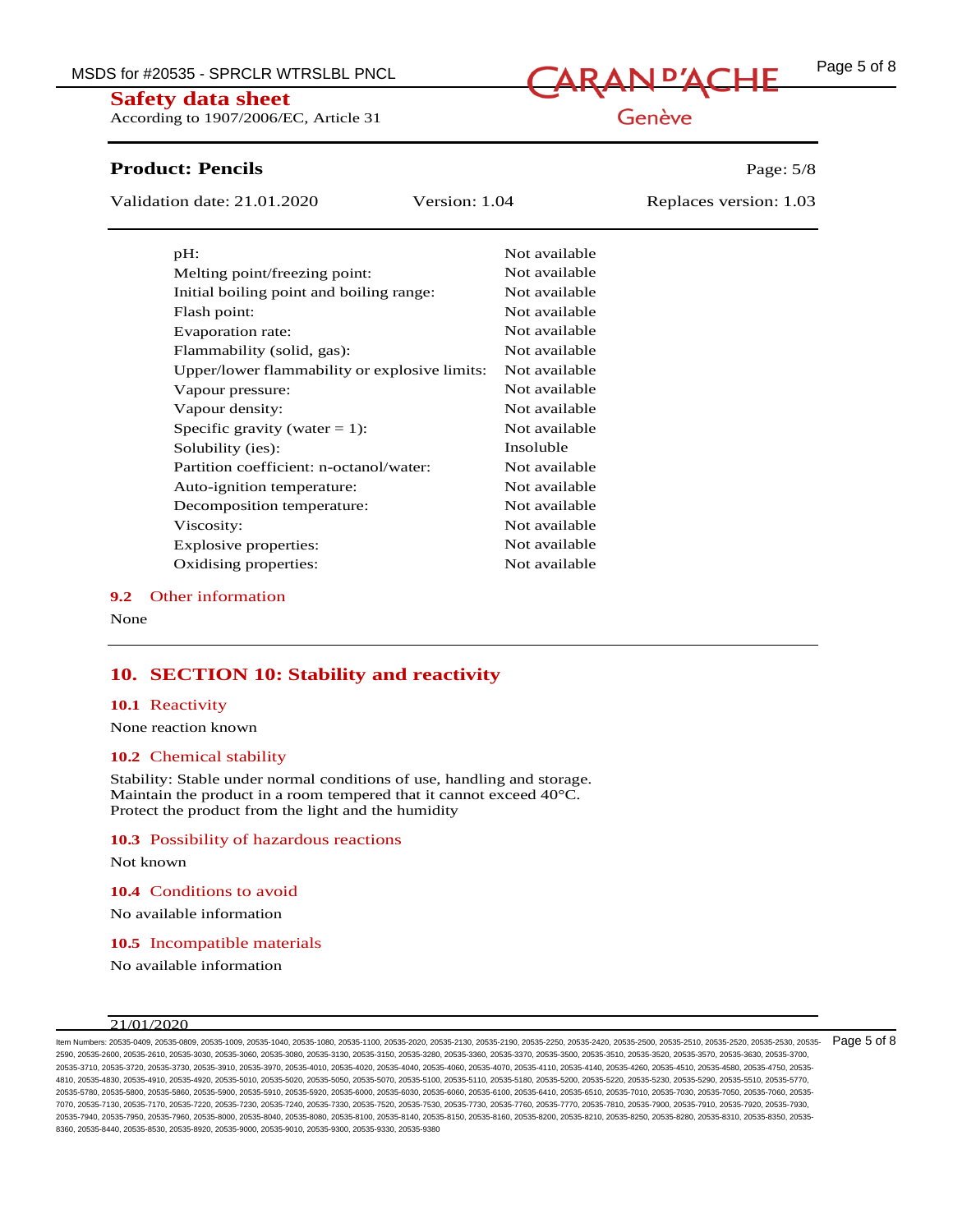According to 1907/2006/EC, Article 31

# MSDS for #20535 - SPRCLR WTRSLBL PNCL<br>
CARAN <sup>D'</sup>ACHE

Genève

## **Product: Pencils Page: 6/8**

Validation date: 21.01.2020 Version: 1.04 Replaces version: 1.03

## **10.6** Hazardous decomposition products

No available information

## **11. SECTION 11: Toxicological information**

Acute toxicity: No available data on the product itself. Skin corrosion/Irritation: No available data on the product itself Serious Eye damage/ Eye irritation: No available data on the product itself Respiratory or skin sensitization: No available data on the product itself Germ cell Mutagenicity: No available data on the product itself Carcinogenicity: No available data on the product itself Reproductive toxicity: No available data on the product itself Target Organ Systemic- single/repeated exposure: No available data on the product itself Aspiration toxicity: No available data on the product itself

## **12. SECTION 12: Ecological information**

## **12.1** Toxicity

No available data on the product itself

## **12.2** Persistence and degradability

No available data on the product itself

## **12.3** Bioaccumulative potential

No available data on the product itself

## **12.4** Mobility in soil

No available data on the product itself

# **12.5** Results of PBT and vPvB assessment

Not applicable

# **12.6** Other adverse effects

Not applicable

## $21/01/2020$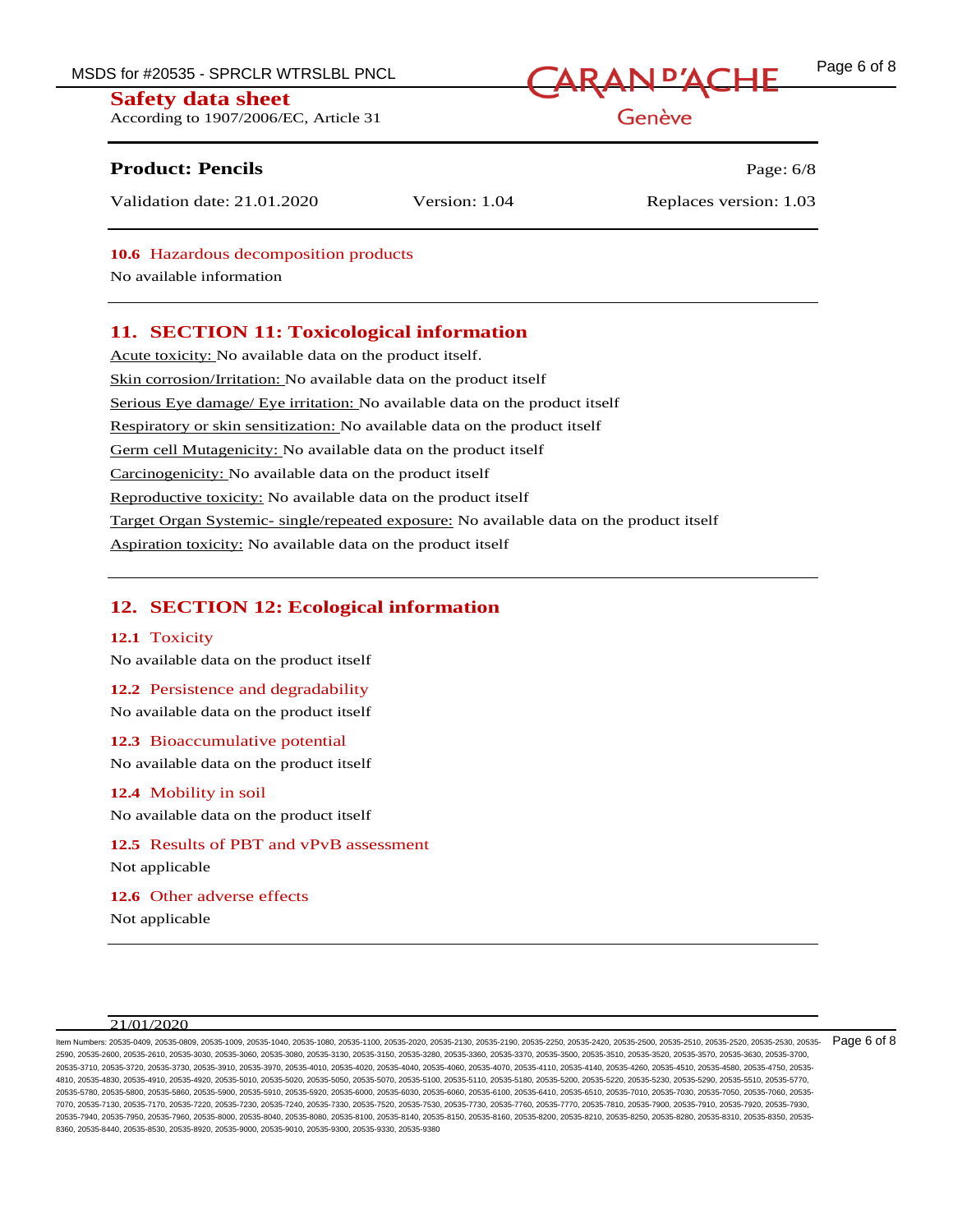According to 1907/2006/EC, Article 31



Genève

## **Product: Pencils** Page: 7/8

Validation date: 21.01.2020 Version: 1.04 Replaces version: 1.03

## **13. SECTION 13: Disposal considerations**

#### **13.1** Waste treatment methods

Product: The product should not be allowed to enter drains, water, courses or the soil Do not contaminate ponds, waterways or ditches with chemical or used container. Send to a licensed waste management company.

Contaminated packaging: Disposal must be made according to official regulations.

## **14. SECTION 14: Transport information**

|                                                                                | <b>ADR/RID</b> | <b>AND/ANDR</b> | <b>IMDG</b>    | <b>IATA</b>    |
|--------------------------------------------------------------------------------|----------------|-----------------|----------------|----------------|
| UN number                                                                      | Not applicable | Not applicable  | Not applicable | Not applicable |
| UN proper shipping name                                                        | Not applicable | Not applicable  | Not applicable | Not applicable |
| Transport hazard class(es)                                                     | Not applicable | Not applicable  | Not applicable | Not applicable |
| Packing group                                                                  | Not applicable | Not applicable  | Not applicable | Not applicable |
| Environmental hazards                                                          | Not applicable | Not applicable  | Not applicable | Not applicable |
| Special precautions for user                                                   | Not applicable | Not applicable  | Not applicable | Not applicable |
| Transport in bulk according<br>to Annex II of MARPOL<br>73/78 and the IBC Code | Not applicable | Not applicable  | Not applicable | Not applicable |
| UN "Model Regulation"                                                          | Not applicable | Not applicable  | Not applicable | Not applicable |

## **15. SECTION 15: Regulatory information**

## **15.1** Safety, health and environmental regulations/legislation specific for the substance or mixture

#### **EU Regulations:**

- Regulation (CE) n° 1907/2006 (REACH) Annexe XIV List of Substances of Very High Concern (SVHC): These products do not contain SVHC
- Regulation (CE) n° 1907/2006 (REACH) Annexe XVII: No substance listed

#### 21/01/2020